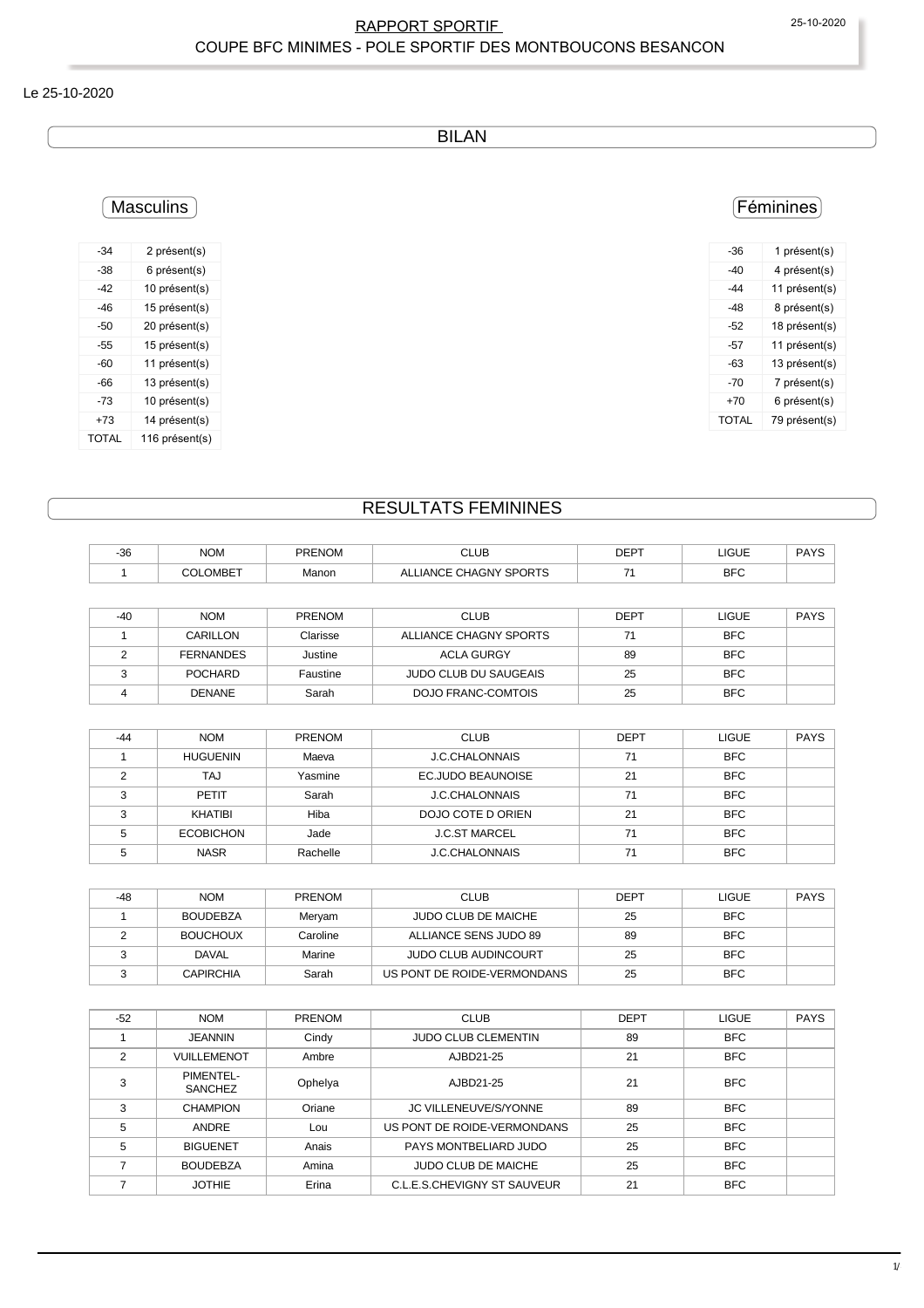#### RAPPORT SPORTIF COUPE BFC MINIMES - POLE SPORTIF DES MONTBOUCONS BESANCON

| $-57$          | <b>NOM</b>                     | <b>PRENOM</b> | <b>CLUB</b>                 | <b>DEPT</b> | <b>LIGUE</b> | <b>PAYS</b> |
|----------------|--------------------------------|---------------|-----------------------------|-------------|--------------|-------------|
|                | <b>NICOLAS</b>                 | lelena        | <b>CERC SPORTIF LURON</b>   | 70          | <b>BFC</b>   |             |
| $\overline{2}$ | <b>VOMIERO</b>                 | Lilou         | <b>JC BLETTERANOIS</b>      | 39          | <b>BFC</b>   |             |
| 3              | <b>IBRAHIMI</b>                | Ilham         | PAYS MONTBELIARD JUDO       | 25          | <b>BFC</b>   |             |
| 3              | <b>ESCOUFFIER</b>              | Julie         | A.S.AMIC.VAUZELLES          | 58          | <b>BFC</b>   |             |
| 5              | <b>THIOLLAY</b>                | Flavie        | AVENIR JUDO BASSIN LEDONIEN | 39          | <b>BFC</b>   |             |
| 5              | <b>PIGUET</b><br><b>EMBOLO</b> | Marie Claire  | <b>JUDO SELONCOURTOIS</b>   | 25          | <b>BFC</b>   |             |
|                | AMBERT                         | Ilona         | <b>SP.REUNIS DELLOIS</b>    | 90          | <b>BFC</b>   |             |
|                | <b>ROUX</b>                    | Anaelle       | <b>MACON JUDO</b>           | 71          | <b>BFC</b>   |             |

| $-63$ | <b>NOM</b>                         | <b>PRENOM</b>    | <b>CLUB</b>                       | <b>DEPT</b> | <b>LIGUE</b> | <b>PAYS</b> |
|-------|------------------------------------|------------------|-----------------------------------|-------------|--------------|-------------|
|       | <b>BOUDET</b>                      | Sidney           | ALLIANCE DOJO 71                  | 71          | <b>BFC</b>   |             |
| 2     | <b>DESBOIS</b>                     | Lila-Louise      | <b>JUDO CLUB DIJONNAIS</b>        | 21          | <b>BFC</b>   |             |
| 3     | <b>BOSC</b>                        | Emma             | AJBD21-25                         | 21          | <b>BFC</b>   |             |
| 3     | <b>GUILLEMIN</b><br><b>LABORNE</b> | Marie            | AJBD21-25                         | 21          | <b>BFC</b>   |             |
| 5     | <b>SALMERON</b>                    | Amelia           | <b>JUDO CLUB AUDINCOURT</b>       | 25          | <b>BFC</b>   |             |
| 5     | <b>LAUTISSIER</b>                  | Morgane          | JUDO CLUB DE MARSANNAY LA<br>COTE | 21          | <b>BFC</b>   |             |
|       | EL YOUSSOUFI                       | Lala Wassima     | <b>JUDO SELONCOURTOIS</b>         | 25          | <b>BFC</b>   |             |
|       | <b>MBUYI</b>                       | Malaika Kathleen | JUDO PONTARLIER HAUT DOUBS        | 25          | <b>BFC</b>   |             |

| -70 | <b>NOM</b>     | PRENOM    | <b>CLUB</b>                 | <b>DEPT</b> | <b>LIGUE</b> | PAYS |
|-----|----------------|-----------|-----------------------------|-------------|--------------|------|
|     | <b>HERZOG</b>  | Leane     | AS ST LEGER JUDO            | 71          | <b>BFC</b>   |      |
|     | LABBE          | Perrine   | AJBD21-25                   | 21          | <b>BFC</b>   |      |
|     | <b>GARNIER</b> | Clara     | <b>J.C.PORTUSIEN</b>        | 70          | <b>BFC</b>   |      |
|     | LARGER         | Menehould | J C DE LA VALLEE DE L OUCHE | 21          | <b>BFC</b>   |      |

| +70 | <b>NOM</b>       | <b>PRENOM</b> | <b>CLUB</b>                 | <b>DEPT</b> | LIGUE      | PAYS |
|-----|------------------|---------------|-----------------------------|-------------|------------|------|
|     | <b>COURDEROT</b> | Laura         | DOJO FRANC-COMTOIS          | 25          | <b>BFC</b> |      |
|     | LARBOUILLAT      | Maeline       | LA PRECYLIENNE              | 21          | <b>BFC</b> |      |
|     | <b>BOUCHARD</b>  | Maelis        | <b>JUDO CLUB DOLOIS</b>     | 39          | <b>BFC</b> |      |
|     | <b>MASOVE</b>    | Oceane        | AVENIR JUDO BASSIN LEDONIEN | 39          | <b>BFC</b> |      |

## **RESULTATS MASCULINS**

| -34 | <b>NOM</b>    | <b>PRENOM</b>  | CLUB                    | <b>DEPT</b> | LIGUE      | <b>PAYS</b> |
|-----|---------------|----------------|-------------------------|-------------|------------|-------------|
|     | <b>PIVA</b>   | Diego          | JC VILLENEUVE/S/YONNE   | 89          | <b>BFC</b> |             |
|     | <b>BONNOT</b> | <b>Nicolas</b> | <b>MARCEL</b><br>J.C.ST |             | <b>BFC</b> |             |

| $-38$ | <b>NOM</b>     | <b>PRENOM</b> | <b>CLUB</b>                              | <b>DEPT</b> | <b>LIGUE</b> | <b>PAYS</b> |
|-------|----------------|---------------|------------------------------------------|-------------|--------------|-------------|
|       | <b>COINTOT</b> | Luca          | AJBD21-25                                | 21          | <b>BFC</b>   |             |
|       | <b>HUGOO</b>   | Mathis        | <b>JUDO FONTAINOIS</b>                   | 21          | <b>BFC</b>   |             |
|       | <b>KLIHO</b>   | Thomas        | JUDO CLUB DE MARSANNAY LA<br><b>COTE</b> | 21          | <b>BFC</b>   |             |
|       | <b>ADAM</b>    | Martin        | S.O. LA DENFERT                          | 90          | <b>BFC</b>   |             |

| $-42$ | <b>NOM</b>     | <b>PRENOM</b> | <b>CLUB</b>                 | <b>DEPT</b> | <b>LIGUE</b> | <b>PAYS</b> |
|-------|----------------|---------------|-----------------------------|-------------|--------------|-------------|
|       | <b>GAUDET</b>  | Timothee      | <b>JUDO CLUB BELLENEUVE</b> | 21          | <b>BFC</b>   |             |
| ◠     | PONCET         | Antonin       | AJBD21-25                   | 21          | <b>BFC</b>   |             |
| ົ     | <b>PARIS</b>   | Nathan        | JC VILLENEUVE/S/YONNE       | 89          | <b>BFC</b>   |             |
| ີ     | <b>CHAUVIN</b> | Timeo         | AJBD21-25                   | 21          | <b>BFC</b>   |             |
|       | <b>ROCHES</b>  | Matheo        | AS QUETIGNY JUDO            | 21          | <b>BFC</b>   |             |
|       | <b>GRIME</b>   | Hugo          | A.S.M. BELFORTAINE          | 90          | <b>BFC</b>   |             |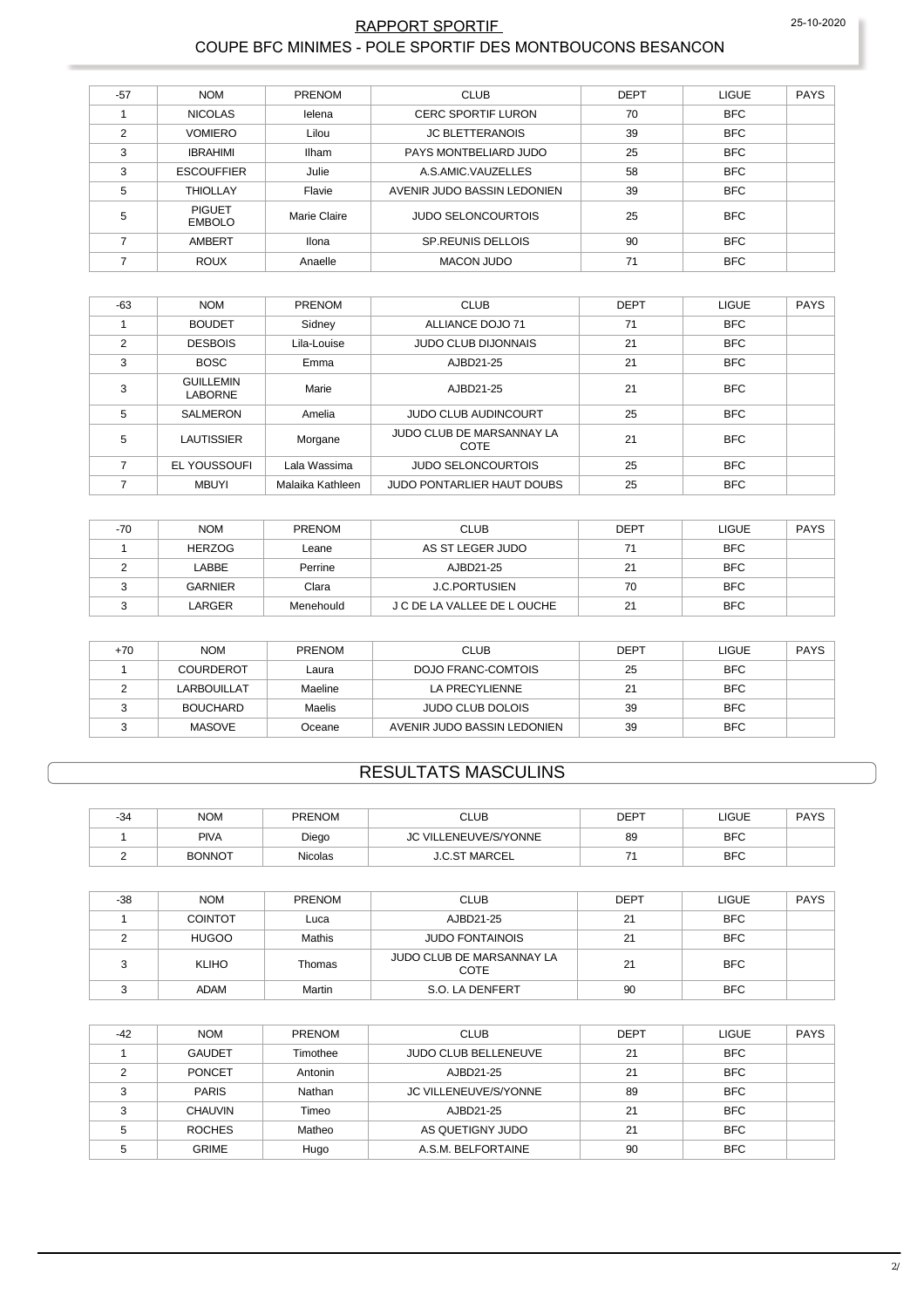#### RAPPORT SPORTIF COUPE BFC MINIMES - POLE SPORTIF DES MONTBOUCONS BESANCON

| $-46$          | <b>NOM</b>                        | <b>PRENOM</b> | <b>CLUB</b>                 | <b>DEPT</b> | <b>LIGUE</b> | <b>PAYS</b> |
|----------------|-----------------------------------|---------------|-----------------------------|-------------|--------------|-------------|
|                | <b>BEN SALAH</b>                  | Magdine       | AJBD21-25                   | 21          | <b>BFC</b>   |             |
| $\mathfrak{p}$ | <b>DHIVERT</b>                    | Quentin       | AJBD21-25                   | 21          | <b>BFC</b>   |             |
| 3              | SALMERON                          | Matias        | <b>JUDO CLUB AUDINCOURT</b> | 25          | <b>BFC</b>   |             |
| 3              | <b>HASSOUT</b>                    | Mohamed       | <b>JUDO CLUB CLEMENTIN</b>  | 89          | <b>BFC</b>   |             |
| 5              | <b>BALMEUR</b><br><b>HERITIER</b> | Yanis         | <b>JUDO CLUB GYLOIS</b>     | 70          | <b>BFC</b>   |             |
| 5              | <b>RUFFINONI</b>                  | Enzo          | DOJO FRANC-COMTOIS          | 25          | <b>BFC</b>   |             |
| ⇁              | <b>FOUILLOT</b>                   | Leo           | <b>JUDO CLUB GYLOIS</b>     | 70          | <b>BFC</b>   |             |
|                | GARRET                            | Tilyan        | S.O. LA DENFERT             | 90          | <b>BFC</b>   |             |

| $-50$ | <b>NOM</b>        | <b>PRENOM</b> | <b>CLUB</b>                 | <b>DEPT</b> | <b>LIGUE</b> | <b>PAYS</b> |
|-------|-------------------|---------------|-----------------------------|-------------|--------------|-------------|
|       | <b>CHARPILLET</b> | Justin        | <b>JUDO CLUB GYLOIS</b>     | 70          | <b>BFC</b>   |             |
| 2     | <b>DUMONT</b>     | Esteban       | <b>CERCLE J.VESOUL</b>      | 70          | <b>BFC</b>   |             |
| 3     | <b>COUTIN</b>     | Avel          | <b>DOJO NIVERNAIS</b>       | 58          | <b>BFC</b>   |             |
| 3     | <b>BONNIN</b>     | Lucas         | <b>JUDO VAL MORTEAU</b>     | 25          | <b>BFC</b>   |             |
| 5     | <b>VILAS</b>      | Tiago         | <b>J.C.CHALONNAIS</b>       | 71          | <b>BFC</b>   |             |
| 5     | PERRET            | Adrien        | <b>JUDO CLUB AUDINCOURT</b> | 25          | <b>BFC</b>   |             |
|       | <b>BONAITI</b>    | Jules         | <b>JUDO CLUB VALDAHON</b>   | 25          | <b>BFC</b>   |             |
|       | <b>HAKOBYAN</b>   | Gor           | ALLIANCE DOJO 71            | 71          | <b>BFC</b>   |             |

| $-55$ | <b>NOM</b>                        | <b>PRENOM</b> | <b>CLUB</b>                 | <b>DEPT</b> | <b>LIGUE</b> | <b>PAYS</b> |
|-------|-----------------------------------|---------------|-----------------------------|-------------|--------------|-------------|
|       | <b>VILLARET</b>                   | <b>Ilan</b>   | PAYS MONTBELIARD JUDO       | 25          | <b>BFC</b>   |             |
| 2     | <b>LUTHI</b>                      | Quentin       | <b>JUDO VAL MORTEAU</b>     | 25          | <b>BFC</b>   |             |
| 3     | EL MOUBARIKIM                     | Yanis         | <b>JUDO CLUB AUDINCOURT</b> | 25          | <b>BFC</b>   |             |
| 3     | <b>CESARIO</b>                    | Hugo          | <b>JUDO CLUB COUSANCOIS</b> | 39          | <b>BFC</b>   |             |
| 5     | <b>THORAX</b>                     | Esteban       | <b>JUDO VAL MORTEAU</b>     | 25          | <b>BFC</b>   |             |
| 5     | <b>SAPOR</b>                      | Hugolin       | <b>J.C.DECIZOIS</b>         | 58          | <b>BFC</b>   |             |
|       | LUCHEM                            | Erwann        | AVENIR JUDO BASSIN LEDONIEN | 39          | <b>BFC</b>   |             |
|       | <b>CAUVET</b><br><b>FABRESSON</b> | Eloi          | <b>DOJO NIVERNAIS</b>       | 58          | <b>BFC</b>   |             |

| $-60$ | <b>NOM</b>       | <b>PRENOM</b> | <b>CLUB</b>                 | <b>DEPT</b> | <b>LIGUE</b> | PAYS |
|-------|------------------|---------------|-----------------------------|-------------|--------------|------|
|       | <b>SERIS</b>     | Noe           | AUXR JUDO                   | 89          | <b>BFC</b>   |      |
|       | <b>MAHON</b>     | Melvyn        | JUDO 39                     | 39          | <b>BFC</b>   |      |
|       | ZAATOUT          | Aissa         | ALLIANCE CHAGNY SPORTS      | 71          | <b>BFC</b>   |      |
| ົ     | <b>EDOUARD</b>   | Arthur        | <b>JUDO-CLUB LES AUXONS</b> | 25          | <b>BFC</b>   |      |
|       | <b>NGAMBA</b>    | Maxence       | AJBD21-25                   | 21          | <b>BFC</b>   |      |
|       | <b>BEN SALAH</b> | Sofiane       | <b>JUDO CLUB CLEMENTIN</b>  | 89          | <b>BFC</b>   |      |

| -66 | <b>NOM</b>        | <b>PRENOM</b> | <b>CLUB</b>                 | <b>DEPT</b> | <b>LIGUE</b> | <b>PAYS</b> |
|-----|-------------------|---------------|-----------------------------|-------------|--------------|-------------|
|     | <b>ROSSEL</b>     | Frederic      | PAYS MONTBELIARD JUDO       | 25          | <b>BFC</b>   |             |
| ◠   | <b>GUILLAUMIN</b> | Elliot        | <b>MACON JUDO</b>           | 71          | <b>BFC</b>   |             |
| 3   | <b>SIOUAN</b>     | Pacome        | <b>JUDO CLUB AUDINCOURT</b> | 25          | <b>BFC</b>   |             |
| っ   | CAPLET            | Florian       | ASP JUDO CLUB POUILLY       | 21          | <b>BFC</b>   |             |
| 5   | <b>DUBAIL</b>     | Theo          | <b>JUDO CLUB DE BLAMONT</b> | 25          | <b>BFC</b>   |             |
| 5   | <b>GIVRY</b>      | Ryan          | DOJO COTE D ORIEN           | 21          | <b>BFC</b>   |             |
|     | <b>GRENIER</b>    | Erwan         | AVENIR JUDO BASSIN LEDONIEN | 39          | <b>BFC</b>   |             |
|     | <b>HOYER</b>      | Nathan        | <b>JUDO CLUB ISSOIS</b>     | 21          | <b>BFC</b>   |             |

| -73 | <b>NOM</b>     | <b>PRENOM</b> | <b>CLUB</b>                 | DEPT | <b>LIGUE</b> | <b>PAYS</b> |
|-----|----------------|---------------|-----------------------------|------|--------------|-------------|
|     | <b>DIDIOT</b>  | Gaspard       | <b>JUDO KWAI MORVILLARS</b> | 90   | <b>BFC</b>   |             |
| 2   | KEDJOUAL       | Yassine       | PAYS MONTBELIARD JUDO       | 25   | <b>BFC</b>   |             |
| 3   | DUROT PERRAU   | Corentin      | AJBD21-25                   | 21   | <b>BFC</b>   |             |
| 3   | <b>FARID</b>   | El Khammar    | AJBD21-25                   | 21   | <b>BFC</b>   |             |
| 5   | <b>CAIDERA</b> | Jules         | LA VAUDOISE                 | 70   | <b>BFC</b>   |             |
| 5   | <b>ROULLOT</b> | Kilian        | <b>JUDO VAL MORTEAU</b>     | 25   | <b>BFC</b>   |             |
|     |                |               |                             |      |              |             |